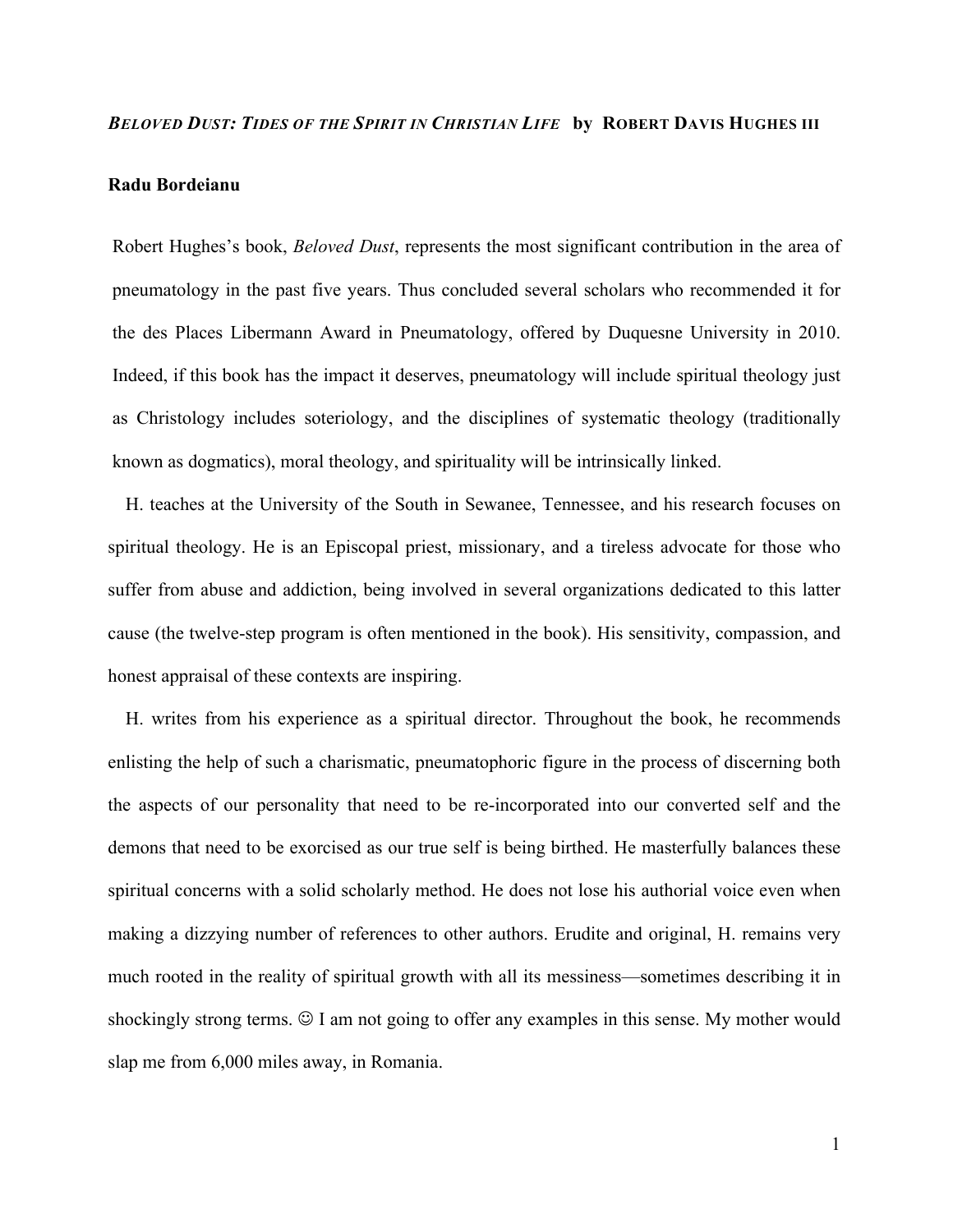The main purpose of the book is to develop spiritual theology within its proper place in dogmatics. According to H.'s definition, 'Spiritual theology is a disciplined theological reflection on the spiritual life or spirituality of Christians, and, envisioned this way, should have the Holy Spirit and her movements in those lives for its primary subject' (3). Just as Christology is composed of two inseparable but distinguishable parts (Christology proper and soteriology), so should pneumatology be composed of pneumatology proper and spiritual theology. Consequently, theological disciplines neatly separated by neo-scholasticism now become integrated into one another, like Russian dolls. Systematic theology encompasses pneumatology, which in turn contains spiritual theology, which includes moral theology.

H. proposes a reform even within spiritual theology as it has become divided into asceticism and mysticism. Instead of the traditional excessive turn toward interiority and ascribing mystical experiences solely to secluded elites with no social concerns, he advocates for an ecclesial, communal, and socially-oriented spiritual theology. H's theology has the characteristics of ressourcement, or a neo-patristic synthesis: a departure from neo-Thomist theology and a return to the sources; an engagement with contemporary thought and social issues; an ecclesial and liturgical centering of spiritual theology. While the need for this departure and the lines of the 'new' theology were identified almost a century ago, examples of such theology are still rare. This *IS* one of them.

H.'s theology is also profoundly trinitarian: his Triadology is a living theology about a Trinity 'for us,' and not an abstract neo-scholastic speculation, remote from our world. The ecclesiological dimension of spiritual theology is another welcome contribution, since today ecclesiology is more and more recognized as a chapter of pneumatology (though, at its best, ecclesiology is also a chapter of Christology and the theology of the Father). This shift leads to a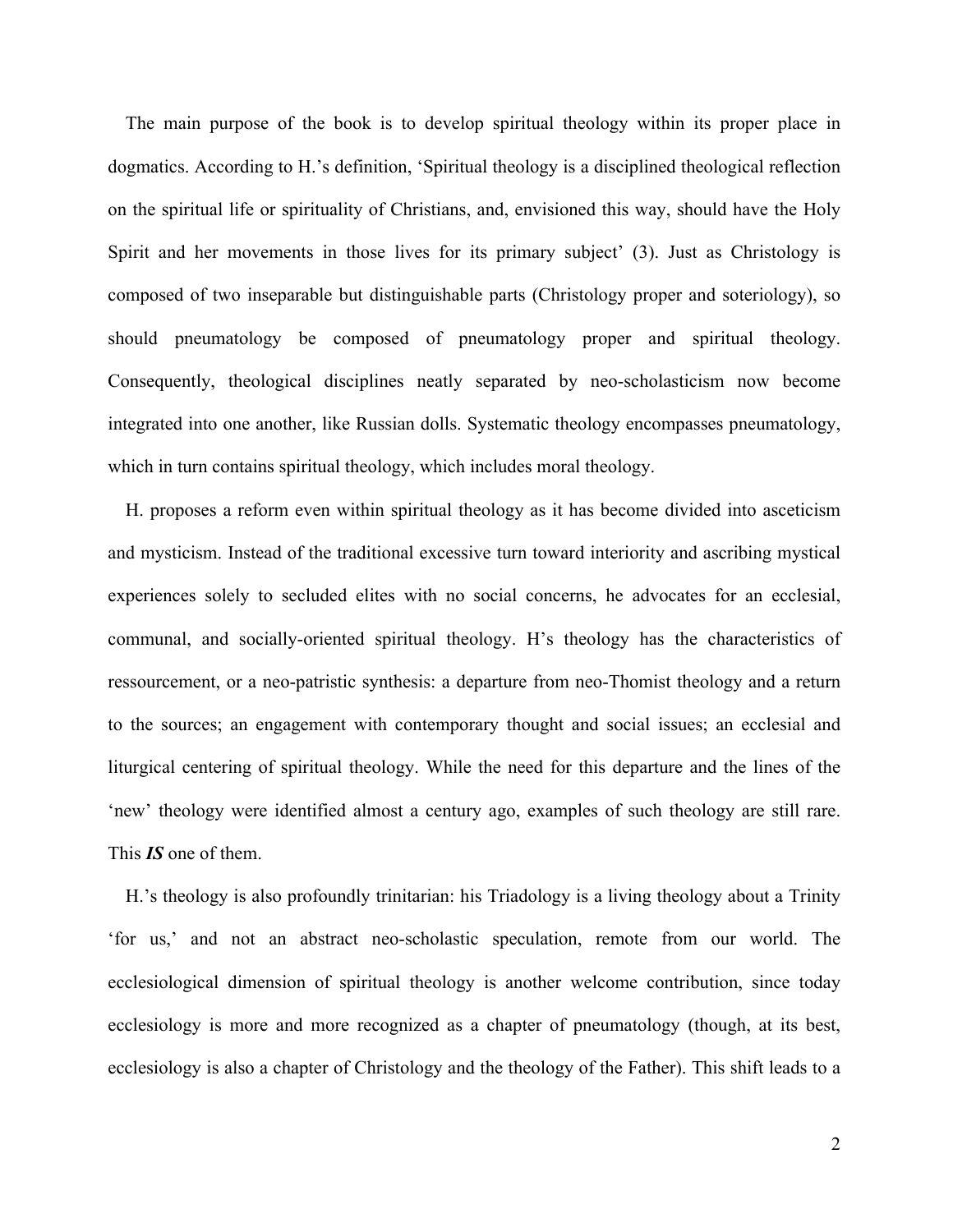spirituality that is not an individualistic, but an ecclesial endeavor. Conversely, H. moves beyond ecclesiology's excessive focus on institution and charisms and enriches it with a spiritual dimension that has been forgotten.

Masterfully integrating all areas of theology, including Revelation, creation, anthropology, Trinity, sacraments, eschatology, moral theology, history, biblical studies, H. also manages to be eminently ecumenical.

No theologian in the Anglican tradition has quoted John Wesley to the extent to which H. does. A Wesley admirer myself, I find the integration of concepts such as perfection and social and personal holiness into spiritual theology refreshing. As an Orthodox, I salute H.'s appropriation of Eastern Triadology, anthropology, spirituality, and *theosis*. Catholics will be impressed with his assimilation of various spiritual traditions, with John of the Cross, Ignatius, and Benedict significantly shaping the structure of the book. Other Protestants (with the possible exception of Evangelicals) will be thrilled with H.'s integration of various principles characteristic of the Reformation. Far from irreverent eclecticism, this book offers a constructive spirituality, an area in which Christians are more likely to agree than when they address confessional differences. Via spirituality, H. also facilitates doctrinal union, lest we forget the main aim of the book: the integration of spiritual theology into systematics. Spiritually and doctrinally, H. is deeply ecumenical.

The reform (or resurrection) of spiritual theology requires not only a theological departure from 'manual' theology, but also embracing the language and data of contemporary human sciences, so that spirituality will be relevant in today's culture. Just as previous views of the person contributed to traditional theology, so modern discoveries have a role in the revival of spirituality. H.'s theology integrates various insights from contemporary philosophy, sociology,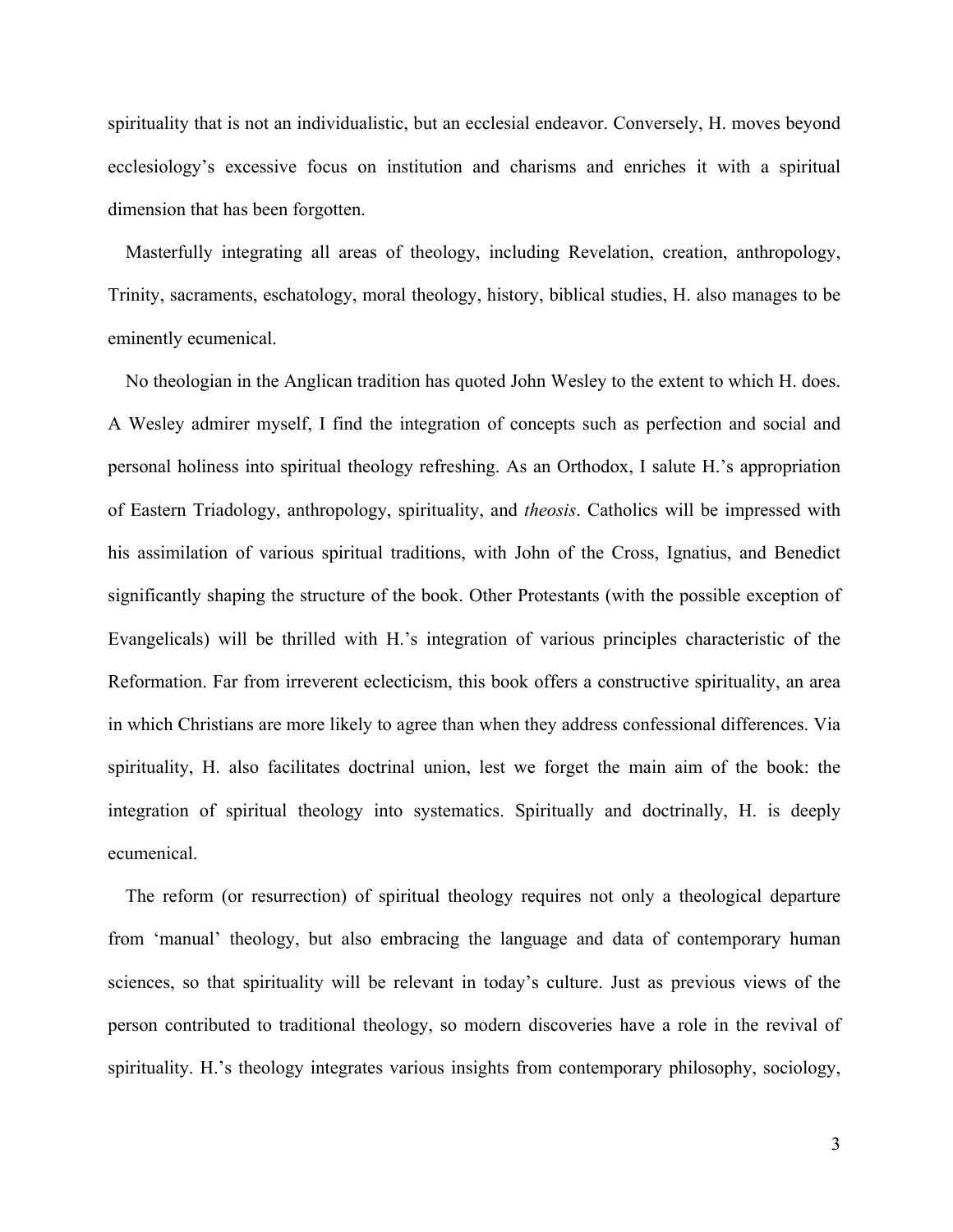developmental psychology, the connection between holiness and liberating justice, and our new appreciation for sexuality and family life.

The book is organized according to the pseudo-Dionysian threefold rhythm of spiritual life. H. rejects the idea that the progressive succession of these stages defines consecutive degrees of perfection, as well as the notion of instantaneous entire sanctification. He prefers to speak of the concurrent tides of conversion, transfiguration, and glory. Moreover, corresponding to John of the Cross's dark nights of the soul, there are two periods of slack, or interludes, which occur between these tides. These are periods when no progress seems to take place, although, in retrospect, they were times of grace-filled growth.

# *The first tide*

The three theological virtues structure the tide of conversion as a response to prevenient grace. In faith we are *converted from* sin; when hope is born, we are being *converted to* the commonwealth or reign of God; we are *converted by* love, falling in love with our Lover and becoming beloved.

In the chapters on conversion and spiritual growth, H. draws from behavioral sciences, developmental psychology, sociology, the experiences of adult catechumenate, and various theologians. He encourages spiritual directors to use these developmental stages as tools for identifying and nurturing the underdeveloped dimensions of conversion. For example, they should help the directee discern between the perfectly natural phase of honest doubt and a detrimental hypercritical spirit, which is combined with vanity, cynicism, and resignation.

For me, personally, it was less comforting to find out that my spiritual life has the combined characteristics of infantilism, teenage rebellion that does not do well with rules, and midlife crisis (and there is no way for me to buy the spiritual equivalent of a red convertible sports car – I am left in despair).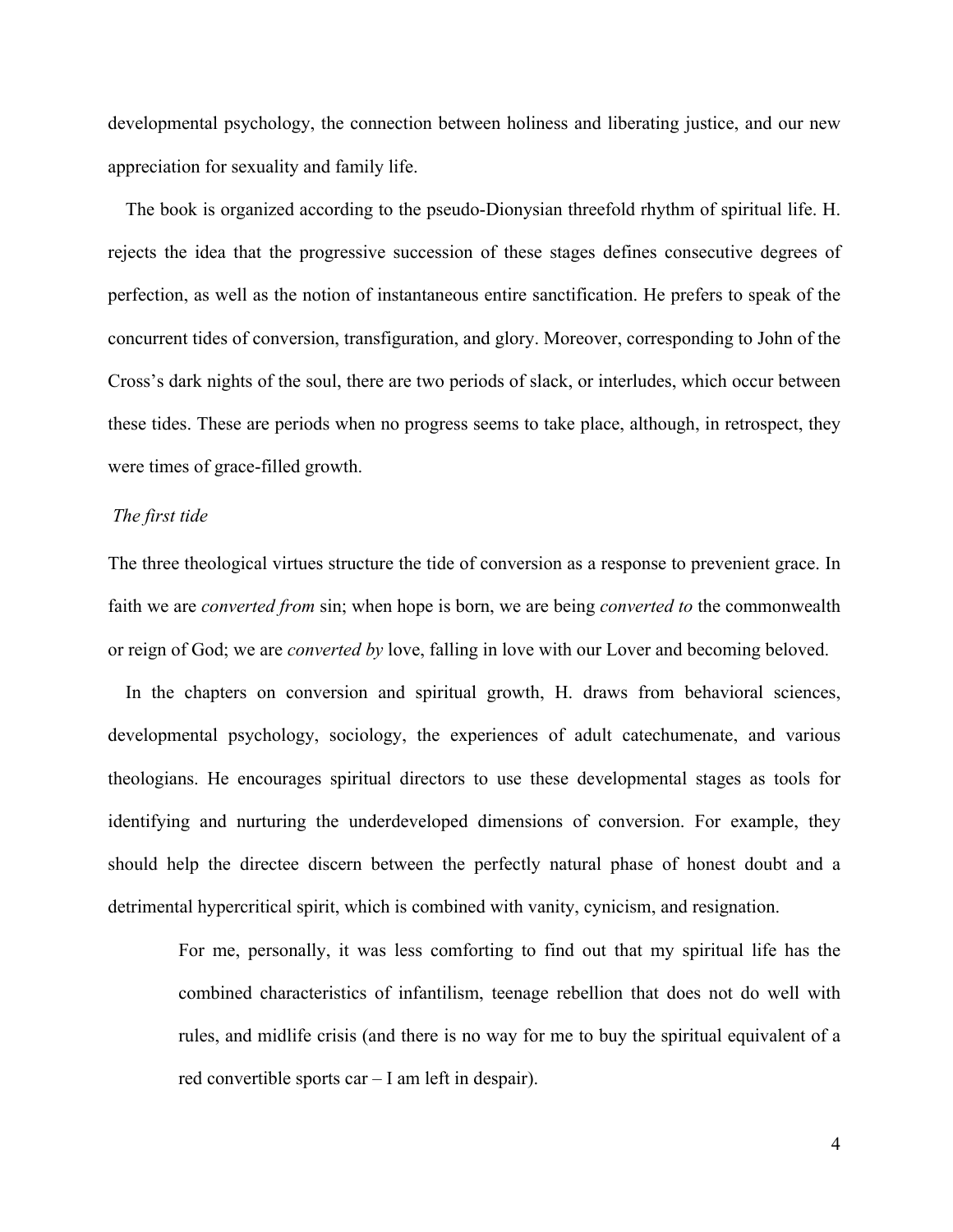If these challenges can be overcome with the help of a spiritual director, others also require the expertise of a therapist. These are the sacred illnesses of our time, such as obsessive-compulsive disorders, addiction, clinical depression, and traumatic stress reaction from abuse and oppression. They are forms of suffering for which we did not volunteer and which we cannot surmount alone. Similar to the twelve-step program, overcoming them first requires that we admit our powerlessness. Then conversion (understood more as liberation and healing than repentance) will occur by God's grace and 'the companionship of fellow sufferers' (86). Finally, the limitations caused by abuse, trauma, or mental illnesses do not restrict the Spirit, who brings sanctification, loving knowledge, and union with God. Thus H. looks beyond the psychological and theological aspects of conversion as espoused by various contemporary scholars. His account of conversion fills a great void in contemporary scholarship: the neglect of the role of grace in conversion.

Grace is nothing less than the Spirit, who is God's gift of love in person and not simply an energy or power. The Father loves the Son in the Spirit, God loves us in the Spirit, and we return God's love in the Spirit who dwells in us, beloved dust that we are. At this point we do not only experience grace, which is given to all as gift; we now experience grace precisely *as grace*. It is a transforming grace: the Spirit reshapes us personally, ecclesially, and socially.

As opposed to the Stoic view that passions are intrinsically evil and must be uprooted, H. is very Aristotelian in his approach to desires as morally neutral: if correctly redirected, they become virtues. H's description of moral growth is perfectly synergic, balancing human and divine actions. Lest we fall into a Pelagian overemphasis of the human role, there are no 'acquired' virtues (in classical parlance) but they are all ultimately infused. They too, are the effect of the Spirit's indwelling in us. And yet, these virtues are also ours, since we are created in the image of God and we collaborate with grace.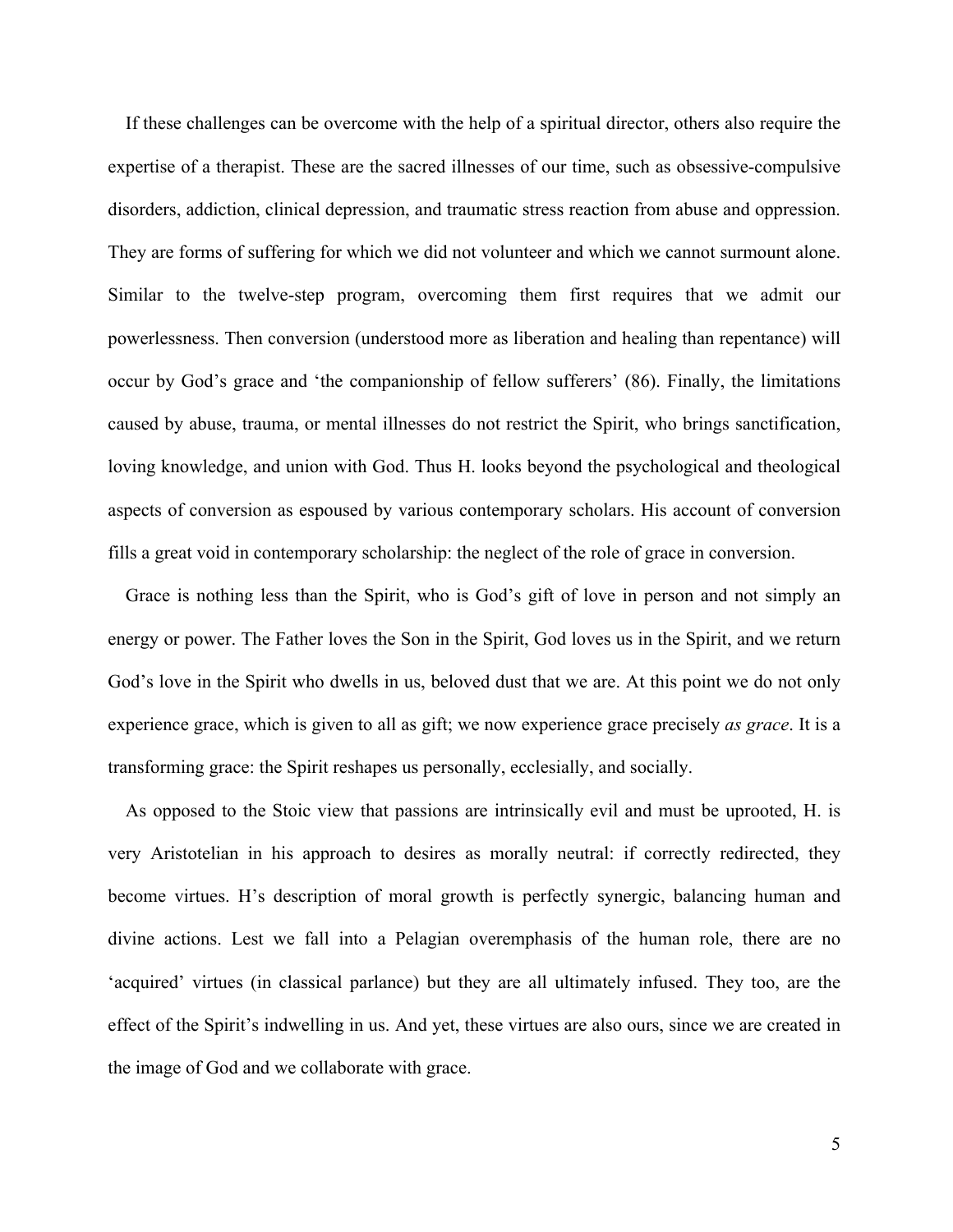Far from giving priority to personal sanctification over the ecclesial indwelling of the Spirit, H. affirms that, as friends of Jesus empowered by the Spirit, we are engrafted into the Body of Christ through Baptism. The covenant community then shapes us as members of the priestly people of God. This is a community that serves the world for which Jesus died and which the Spirit indwells. In this way, the Church makes manifest the reign of God by transforming society.

## *The second tide*

H. prefers to entitle the second tidal current 'transfiguration' in order to ground it Christologically and to stress that it is neither rational, nor natural, as the Western terminology of 'illumination' for this stage might imply. It rather refers to God's glory, the Holy Spirit indwelling in all of creation, especially human dust. Easterners will recognize H. as an unapologetic Palamite. And yet, he remains grounded in Western thought, since he allows Simone Weil's four forms of implicit love to shape the structure of the second tide into: 1. love of neighbor, vocation, and study; 2. love of the order and beauty of the world and work; 3. love of religious practices and prayer; and 4. love of friendship and life in community. H. connects each implicit love to an aspect of the Benedictine Rule—study, work, prayer and community—and engages them with Lonergan's layers of conversion. Again, the book is organically ecumenical.

It is also communally oriented towards the Church and society, being grounded in trinitarian communion. Our spiritual growth is related to the contribution of our charisms to the edification of the Church and of society, all Christians having the vocation to mission and evangelism. This focus on apostolate transcends many traditional accounts that overemphasized individual interiority together with affective, intellectual and moral conversion, to the detriment of political and social concerns. Case in point, H. formulates the 'postcolonial principle: a radical hospitality and inclusivity that welcomes the Spirit-filled but previously unsavable other precisely in his or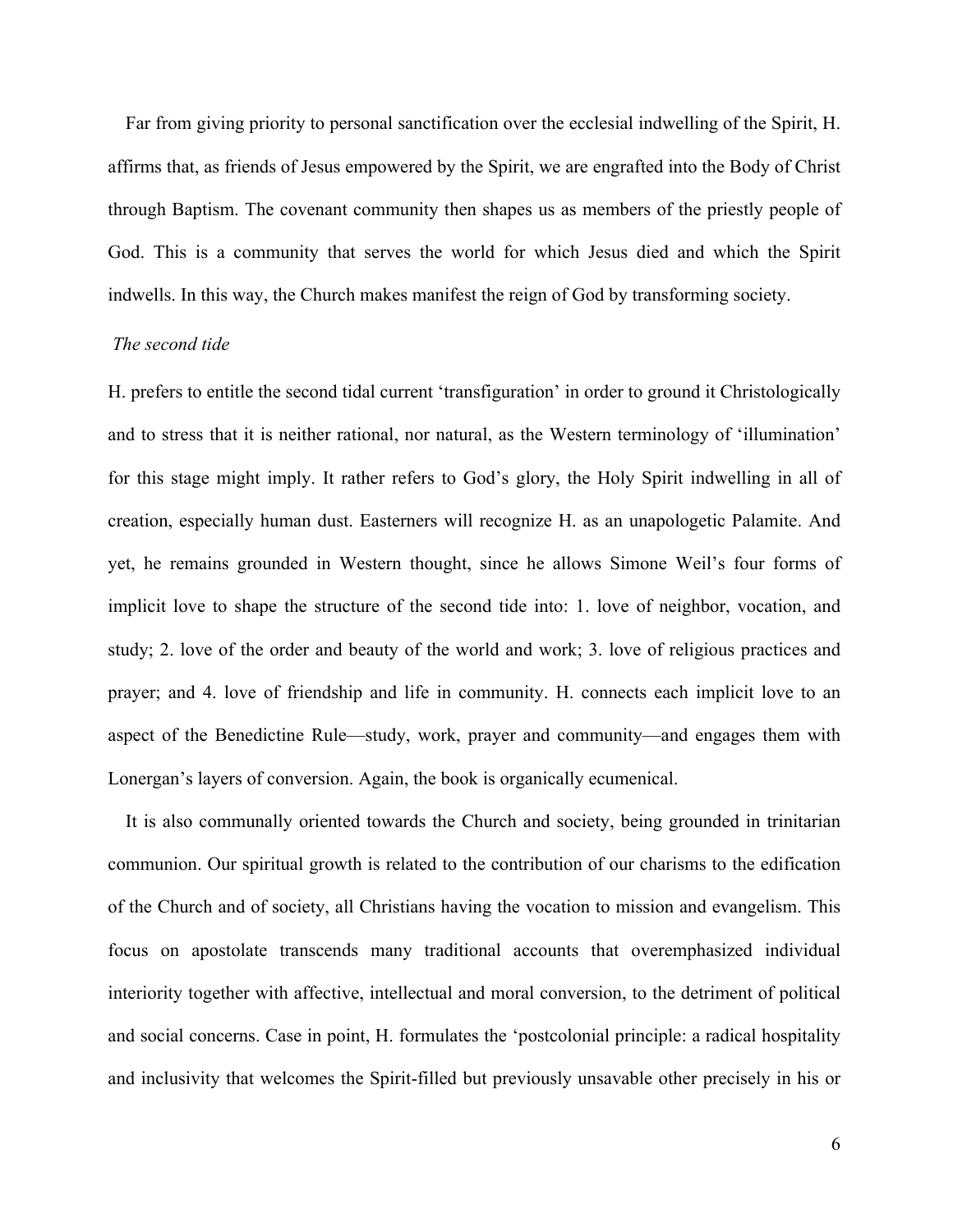her radical otherness' (304). This means that the Spirit is already present in the other's culture, orienting all creation towards the Father through the Son. Consequently, mission is first service, healing, and liberation. The 'always-and-already-present Spirit' is at work in the other and will subsequently provide the opportunity for an explicit proclamation of Christ from within, rather than one that is artificially imported from outside. These considerations, of course, reflect the movements of the Spirit within the Trinity.

## The third tide

Glory is attainable in this life through the moral, affective, and intellectual union of the person with God. In line with the East, H. refers to glory as *theosis*. While elsewhere in the book he describes *theosis* as pure gift, here he overemphasizes the human element. His initial position was more in line with the Orthodox understanding of *theosis* as the phase in which our input is drastically reduced to being aware of what God does in us; grace is more than ever in the forefront. But H. needs a more prominent human role because he ascribes a missionary dimension even to this stage, further departing from the neo-scholastic mysticism that reserved these higher stages to a few spiritual elites. But he also stresses the human dimension beyond the classics of spirituality. I tend to side with these traditional accounts, but I appreciate the missionary concern as well. The middle ground might be found in a cyclic, not linear, description of spiritual ascent (which H. advocated in the beginning), so we can come back to mission after having experienced the third tide. We would withdraw in order to return. This seems to have been the case of all the great spiritual fathers and mothers of the past, or of the Apostle Paul who, after having been caught up to the third heaven (2 Cor. 12:2) and declared, 'it is no longer I who live, but it is Christ who lives in me' (Gal. 2:20), went to preach the gospel.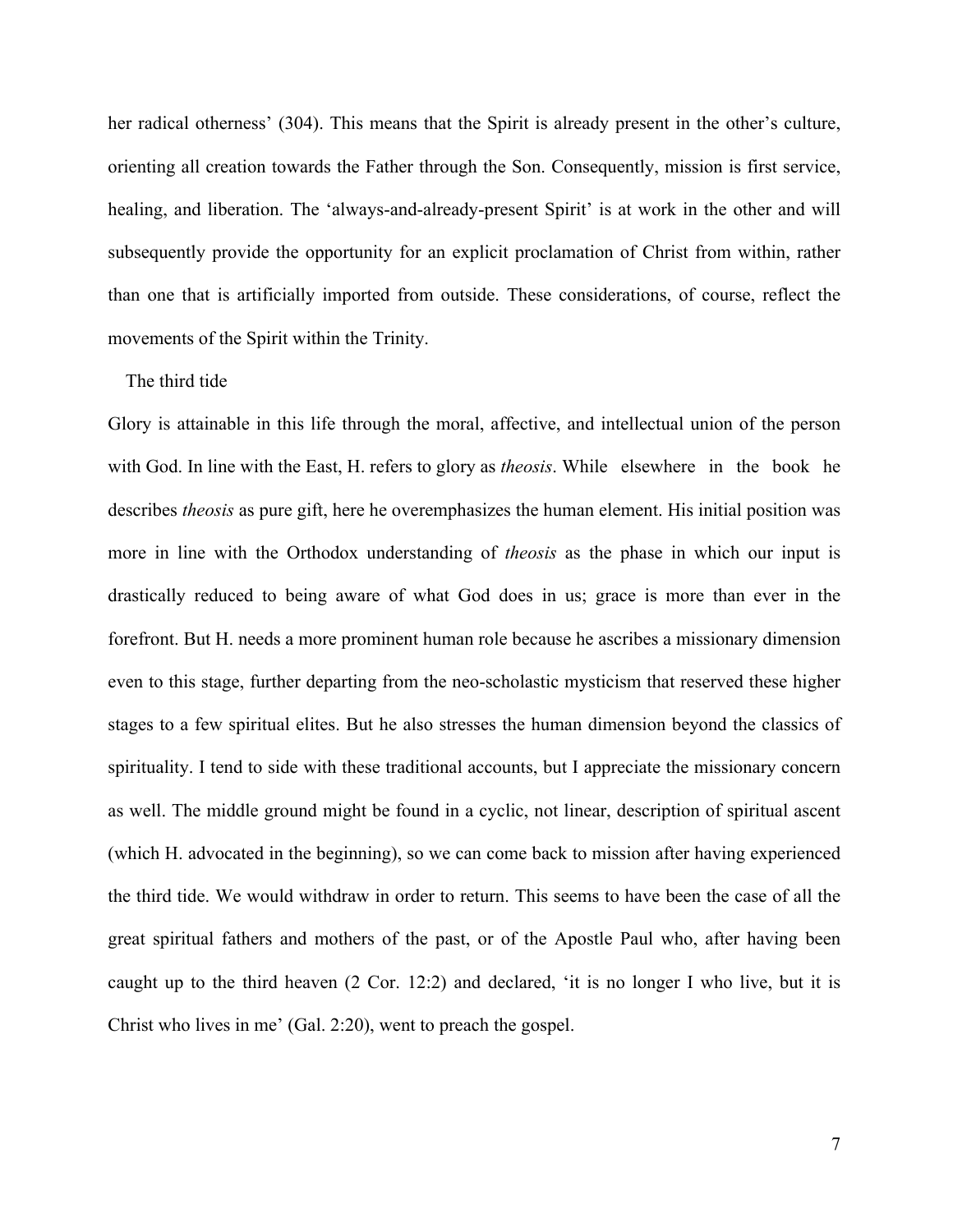H. confesses that his description of the third tide of glory is also limited by his experience, or lack thereof. One wonders, however, if trust in a longstanding spiritual tradition on this subject would have changed the outlook of the book. In relation to *theosis*, the past goes beyond the limits of today's developmental sciences. The impossibility of relating the tide of glory to modern science should not be a deterrent from discussing this ultimate experience that is still very much alive today. Moreover, a stronger pneumatology would demand that we be able to replicate the transfiguration of Christ's humanity in the divine glory made visible to the physical eyes of the disciples. Thus, the Palamite insistence on the role of the body in *theosis* could have been better emphasized in a book on 'beloved dust.' But H. chooses instead to focus on ecclesial and missionary endeavors. While this is the book's greatest strength, in this case it unnecessarily limits the third tide to merely one chapter—by far the least developed section of the book.

## *Suggestions*

H. offers a very strong spiritual theology as the practical aspect of pneumatology. His pneumatology, however, is left implicit in its specifics, and only its general lines are explicitly applied to spirituality. The little H. says about the Spirit is almost exclusively through her work in the economy; her role in immanent Trinity is insufficiently emphasized. A stronger pneumatology (construed both immanently and economically) would strengthen H.'s spiritual theology. His Christology is more complete in this regard. The imbalance between Christology and pneumatology is further augmented by an underdeveloped soteriology, which does not match H.'s strong spiritual theology. While the latter insufficiency is probably due to page limitations, even sympathetic readers will be left wanting a more explicitly developed pneumatology. One feels this need, for example, in H.'s discussion of matter.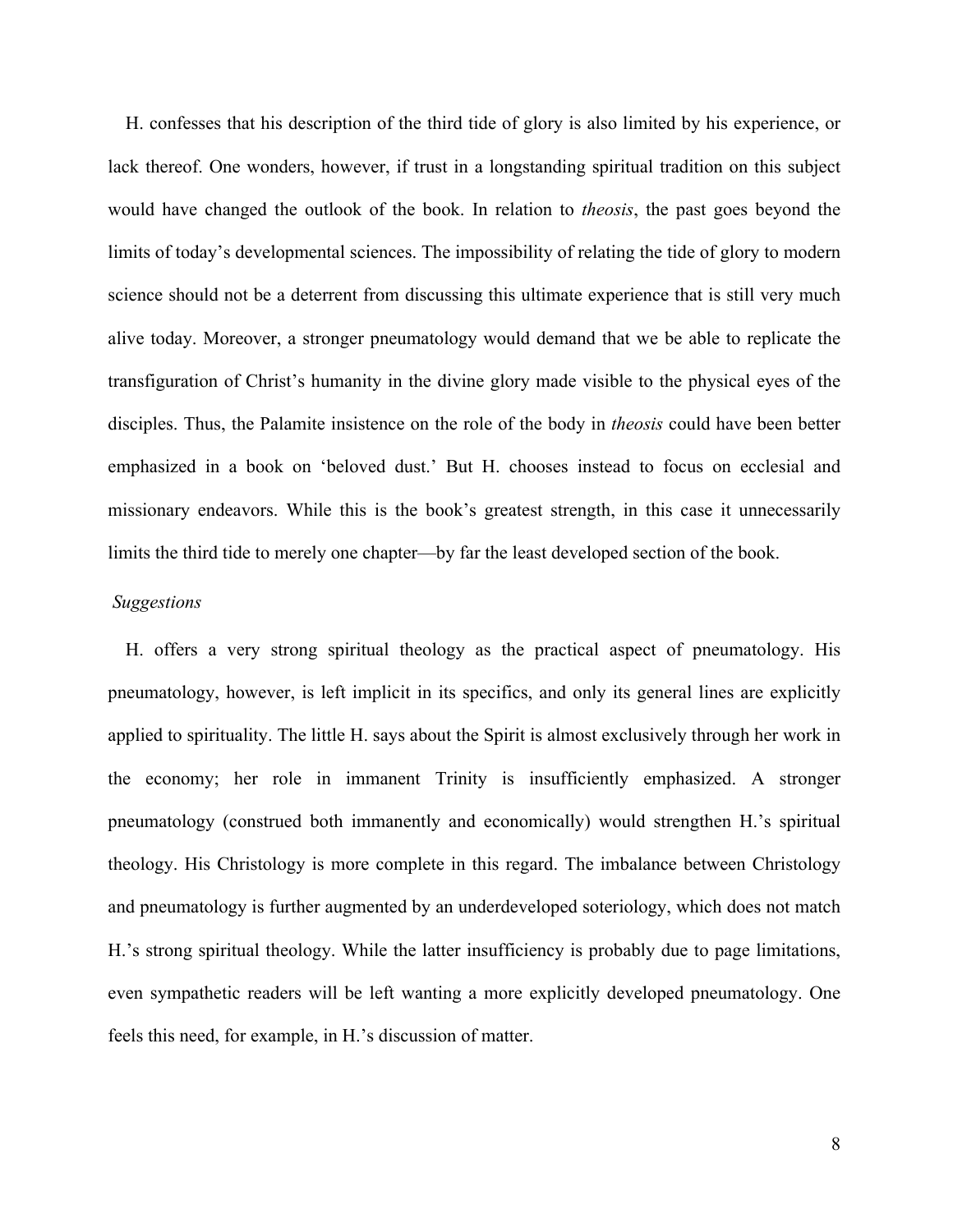The author designates our material bodies as dust. We are also given a 'soul,' or the life of the body, and when our life is one of self-transcendence, the soul goes by the name of 'spirit'. He adopts an exclusively Aristotelian view according to which the soul does not survive the death of the body, although, along partial Platonic lines, the dust will be alive again at the end of time in glory. The contents of H.'s eschatology refer exclusively to the events after Jesus's second coming, passing over in silence our condition between death and the Parousia. This stance raises at least two questions: Will the eschatological resurrected dust have the same spiritual identity as it has today? If so, one is forced to speak of a resurrection of the soul, since the soul is simply the life of the body, outside of which it does not exist. Moreover, is the dust 'beloved' between death and the Parousia, even if it is lifeless? These questions are not asked from an abstract essentialist perspective, but from the relational/existential prism that H. advocates, so that 'dust' is always in relation.

The larger context of these issues is the value of matter in itself, which H. carefully preserves against any Manichaean tendencies: no matter how much we progress spiritually, matter remains matter, but becomes infused (or, more precisely, is always infused) with the Spirit. H. is somewhat inconsistent and leaves one wondering if he believes that God actually created matter profane, despite his embracing of Teilhard de Chardin's affirmation that nothing in creation is profane. In the body of the text he espouses an exclusively relational reading of Teilhard and abandons a substantial reading that, I believe, was Teilhard's primary intent. While H.'s concern to emphasize the relationality of creation is worthwhile, he does not seem to integrate texts with substantial overtones, which he only mentions in the endnotes.

H. could also draw from Maximus the Confessor and Dumitru Staniloae (both quoted in the book), according to whom we desecrate matter when we unsuccessfully attempt to render it as a